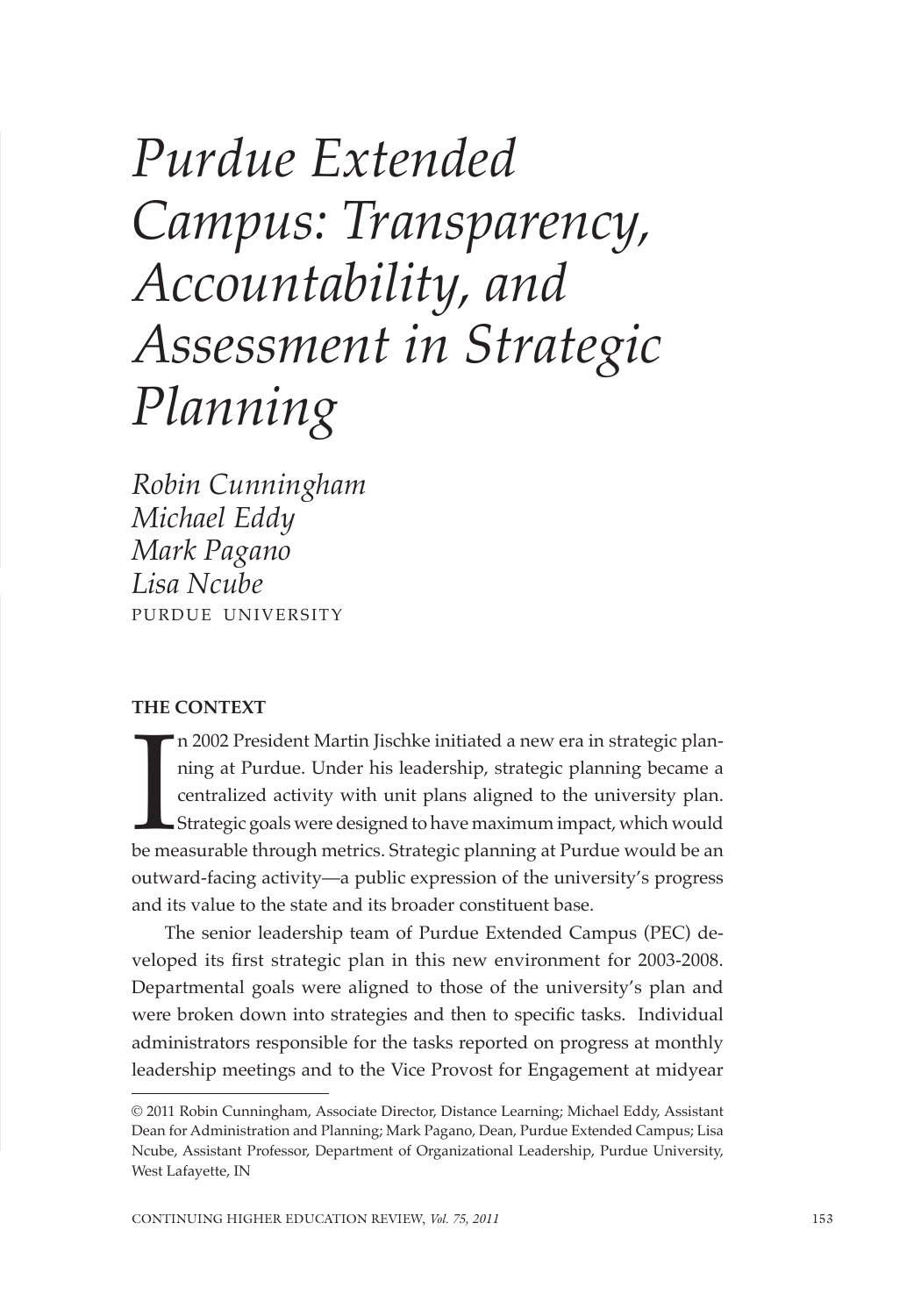and the end of the year. PEC administrators met annually for a day-long retreat at which they analyzed progress and evaluated whether specific strategies and tasks were still viable, which helped to keep the plan relevant and responsive to changing needs.

This accountability-based approach to implementation worked well: by 2008 PEC had accomplished most of the tasks it had set out in the first plan and its metrics were strong. Under new President France Córdova, the university embarked on a second five-year plan. PEC had learned from its experience the importance of planning at a high level of granularity, delineating specific lines of accountability, and measuring impact by metrics. The adage, "If you measure it, it will improve," had proven true because accountable individuals wanted to show progress and because measurement made processes more transparent and manageable.

Building on its success with the first plan, PEC had the confidence to make significant adjustments both in terms of focus and process. Where the first plan focused on the unit and, in turn, the university, the second, "Engaging Customers—Delivering Solutions," sought to have an impact on the people that PEC served. And where the first plan was top-down, the second involved stakeholders more deeply at every phase of development.

This case study describes PEC's experience with the 2009-2014 plan, from the process of planning to implementation and assessment, and concludes with lessons learned.

### **THE PROCESS**

The second plan's approach to the development process was significantly different from that of the first plan. Top-level administrators controlled the process with no formal opportunity for customer input and little opportunity for all members of PEC's staff to participate. To build a plan that would yield results that engaged clients and stakeholders, PEC needed to know their views on matters as they were and as they could be. The department would also need the commitment of its entire staff in order to have an impact. In a departure from typical planning processes, the staff itself was tasked with developing the highest levels of the plan: the mission, the vision, and the strategic goals.

In summer 2008, Dean Mark Pagano formed a team for Strategic Planning Initiatives (SPI) consisting of two representatives from each of the four functional areas in the department—two programmatic (continuing education and conferences) and two administrative (business and technology/communication). The team included both professional and support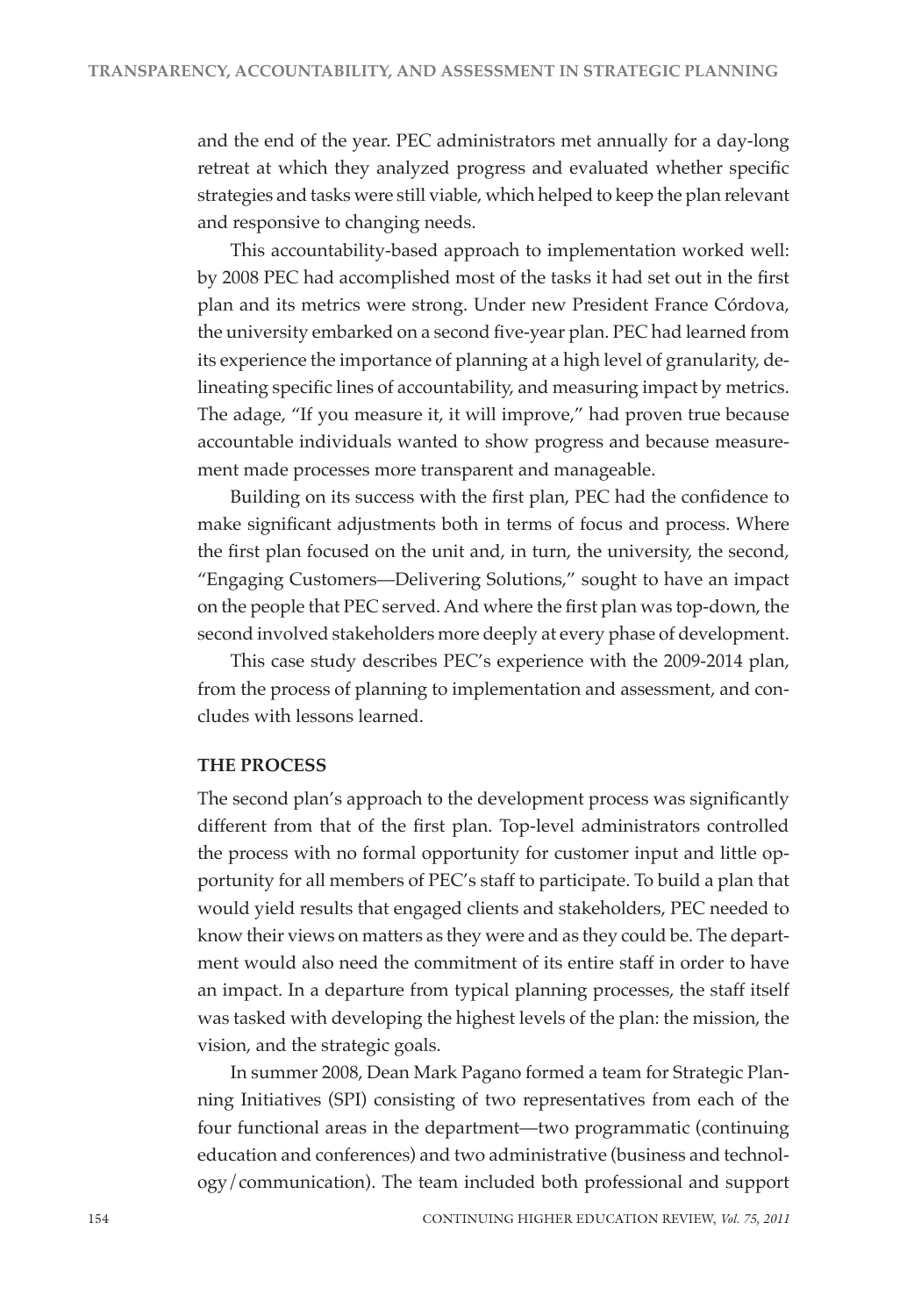staff members. He named co-chairs from the two programmatic areas. A graduate student was added as recorder and to help pull together the final project, and a faculty member was engaged as a consultant to provide focus and direction for the team. These additional appointments were to ensure that the team had the human resources it would need to succeed with its charge, which was to:

- study the 2008 Purdue University Strategic Plan, the first PEC plan, and other appropriate inputs;
- conduct a PEC Stakeholder Forum;
- engage all PEC units and staff in the process;
- propose overarching themes for the PEC plan; and
- formulate a set of initiatives appropriately reflecting these themes.

The committee was tasked with developing a plan that would articulate PEC's customer-directed goals with the strategic directions of the university. The consultant helped the committee set a timeline to meet key target dates for the rollout of a final product within eight months.

In June 2008, PEC conducted a half-day input meeting attended by 25 key stakeholders (e.g., bursar, registrar, etc.) and clients (e.g., leaders of key programs in academic departments). The SPI team and PEC administrators also attended. The meeting's primary agenda was to conduct a SWOT analysis to identify PEC's strengths, weaknesses, opportunities, and threats. The attendees were divided into four groups, facilitated by two SPI team members, and were asked to brainstorm for ten minutes on each area of the SWOT analysis. After group ideas had been presented, an SPI team co-chair synthesized the input into several themes. At the end of the meeting, participants were asked to write down their individual vision for PEC on note cards.

In the following weeks, SPI team members participated in SWOT analyses in their respective PEC departments, ensuring that all employees had the opportunity to contribute to the plan at its formative stage. The team then analyzed the input from the external and internal SWOT analyses and identified five themes that served as "buckets" to organize ideas and eventually emerged as the structural basis of the plan. The themes were customer service, program development and growth, technology, marketing, and facilities.

Having absorbed SWOT input, the team turned its attention to identifying the culture or values of the department, its mission, and its vision. Values identified included customer service, responsiveness to constituen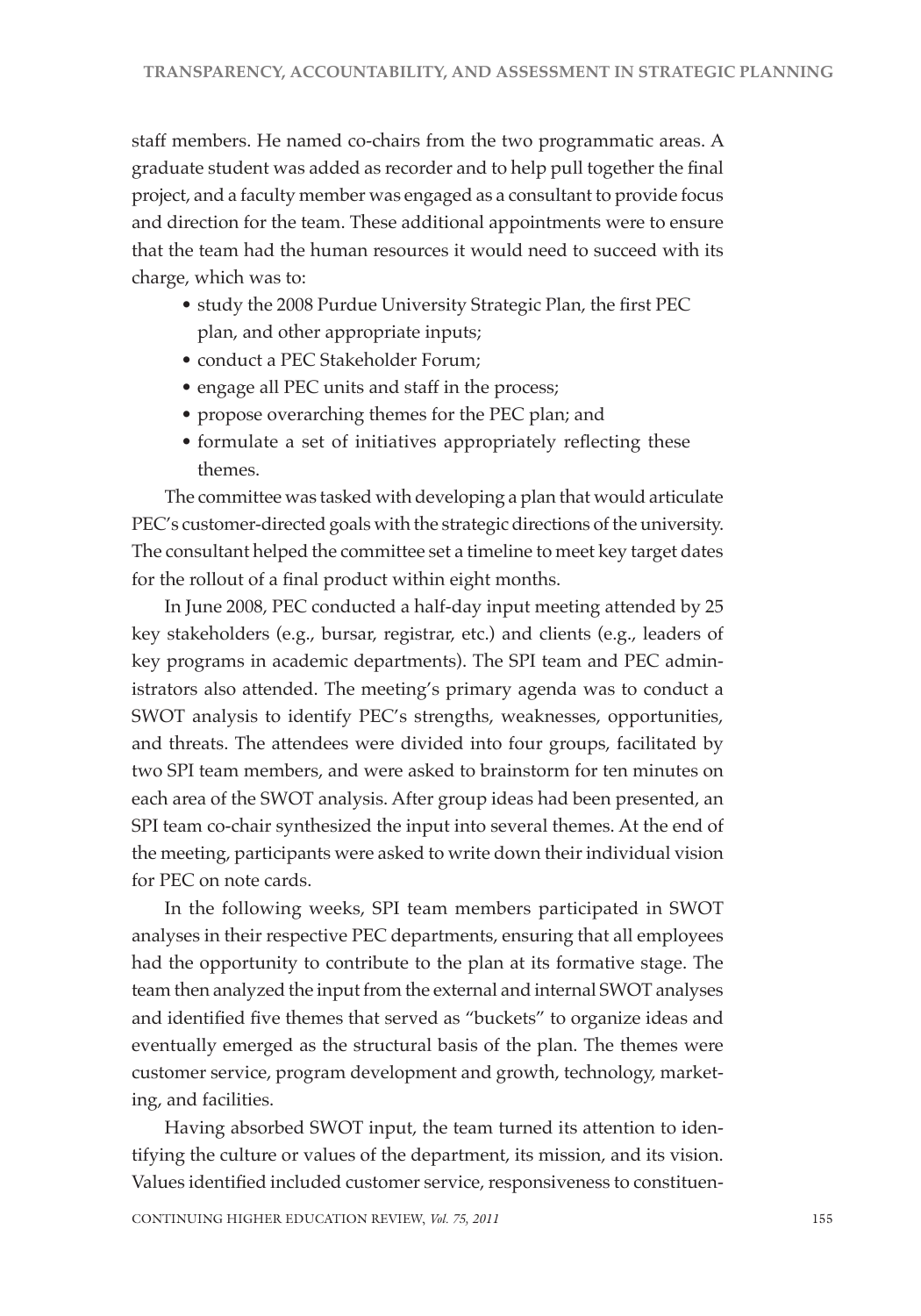cies, development of the community and the staff, diversity, high ethical standards, innovation, and engagement at local, state, national, and global levels. In addition to SWOT data, the team also needed to reconcile the university's new strategic plan and national and global issues in the field. The team reviewed sample mission and vision statements from peer institutions and the private sector as well as the vision statements from the stakeholders' meeting and departmental retreats. After extensive research, analysis, and deliberation, the mission and vision statements emerged. The mission statement was as follows:

> Purdue Extended Campus (PEC) exemplifies Purdue University's commitment to engaging participants of all ages, in the local community and the state of Indiana, across the nation and throughout the world. PEC seeks to promote excellence and innovation by providing facilities, services, and programs that foster effective collaboration and engagement with diverse internal and external constituents. Through meaningful partnerships, PEC offers high quality workshops, conferences, courses, and other lifelong learning opportunities, anytime and anywhere.

And the vision statement read:

Purdue Extended Campus embraces the pursuit of excellence in continuing education, lifelong learning and meeting services, guided by shared values and sense of mission. PEC seeks to be a world leader in providing quality programs, professional services, and exceptional facilities for all continuing education and conference programs.

## PEC will:

- Deliver world-class customer care in a cost-effective, efficient, and collaborative manner.
- Foster a positive learning/meeting environment that exceeds the expectations of customers and clients.
- Cultivate professional development opportunities to expand the knowledge and abilities of our staff beyond industry standards.
- Strive for sustainability by promoting "green" initiatives in the delivery of all programs and services.
- Expand our technology, facilities, and resources to reflect current trends and evolve as an industry leader.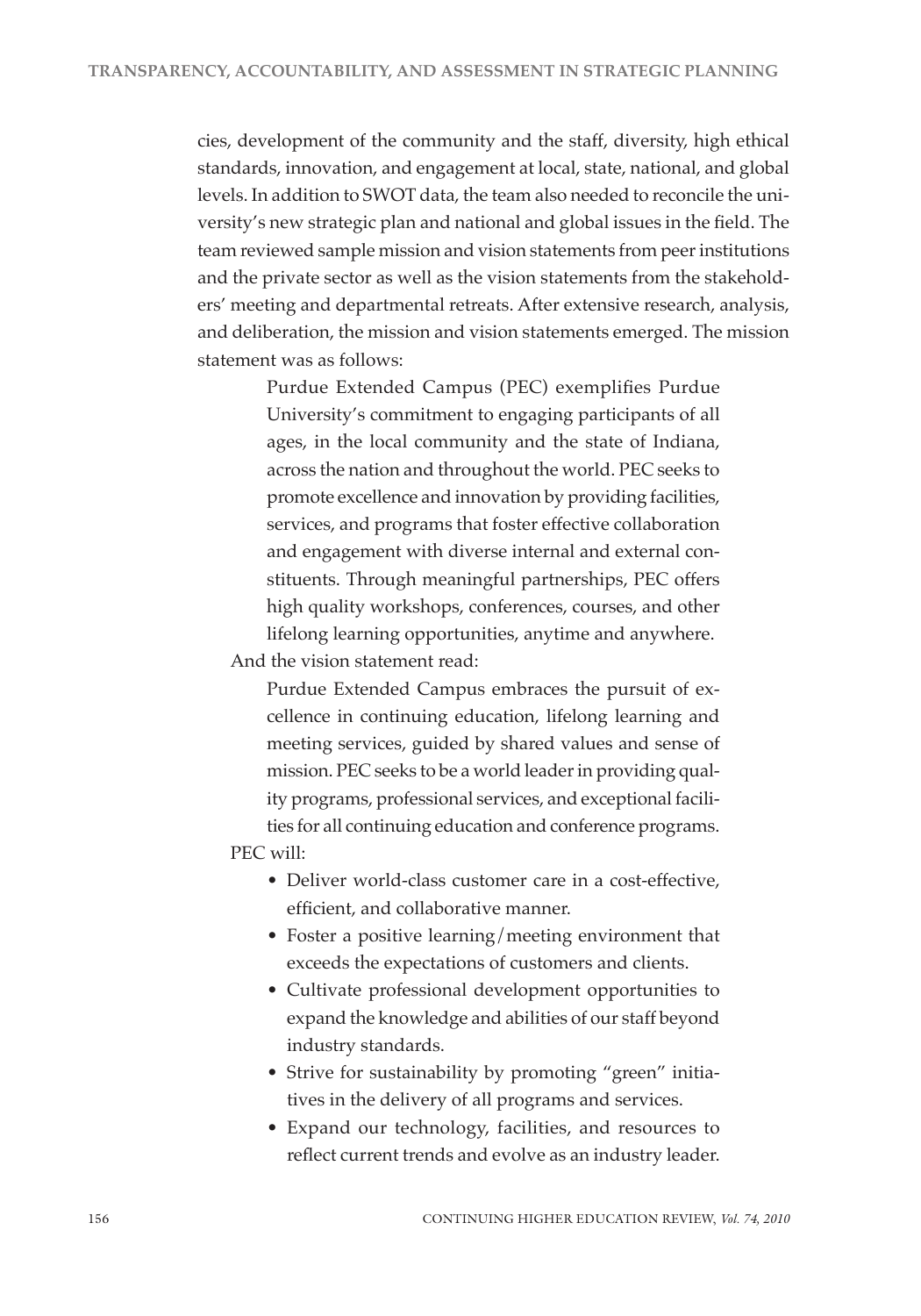With the mission and vision statements established, the themes from the stakeholders' meeting and at the departmental retreats became the key areas around which PEC goals and strategies were defined. A draft document was sent to those who had participated in the stakeholders' meeting along with a request for a review of the document. After evaluation of stakeholders' input, the team submitted a final plan to the dean in October 2008, and PEC's designer created a full-color publication for subsequent campus-wide distribution.

With the SPI team's recommendations in hand, PEC senior administrators participated in a two-day retreat in which they analyzed the goals of the strategic plan, identified specific tasks that could help PEC reach its goals, and determined specific metrics to measure success. Tasks were prioritized and, to ensure accountability, assigned to individual administrators for oversight. Responsibility for keeping PEC focused on its strategic goals was assigned to the assistant dean.

At the conclusion of this process, PEC administrators were confident a customer-focused, accountable plan had been developed from a transparent, ground-up process.

## **THE IMPLEMENTATION: DOING WHAT MATTERS**

In the discussion below, PEC's implementation of its plan is illustrated by representative activities that PEC has undertaken in each of its five key strategic areas. Multiple goals and strategies were identified for each key area, but to simplify the discussion each key area has been represented by tasks that have been or are being carried out in furtherance of the area's goals.

*Key Area I: Professional practices and outstanding service* focused on empowering our employees with a more professional attitude, which has, in turn, provided our students increased efficiency and quality service, and our stakeholders with a better understanding of our value to the university.

- Held webinars and retreats for customer service training.
- Established an "Emploee of the Quarter" award to recognize excellence in service.
- Broadened senior coordinator deignation to strengthen career tracks within PEC.
- Held annual clerical development retreats.
- Professionalized facilities to prvide better customer service and to reinforce staff professionalism.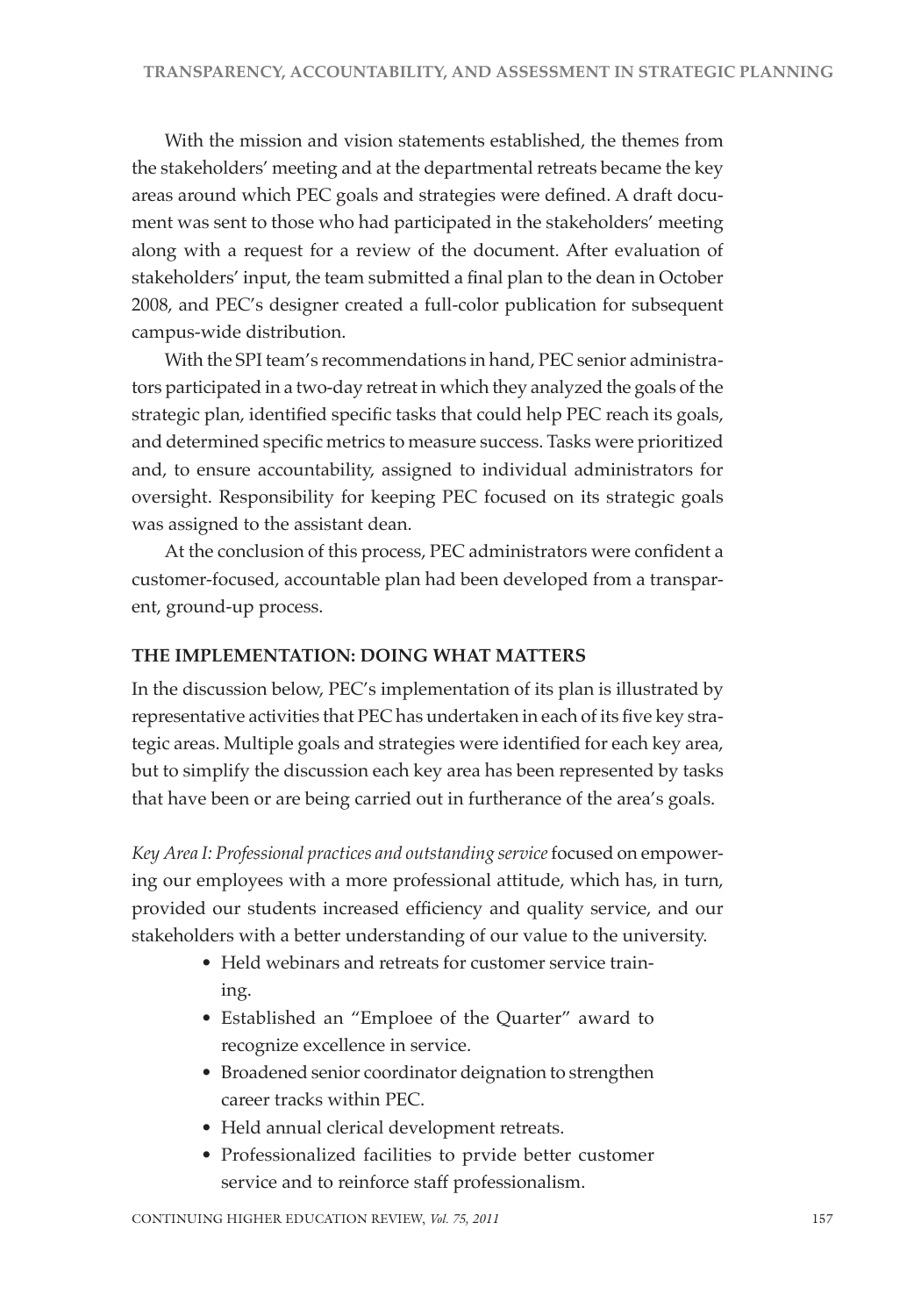- Established student internships to assist staff and pre pare future professionals in the field.
- Created point-of-service feedback opportunities for customers and clients.

*Key Area II: Program growth and development* focused on initiatives that tied directly to university priorities.

- Expanded Purdue-originated distance learning courses to enhance the graduation rate of campus students, a key metric for the university.
- Implemented an initiative to encourage new graduatelevel professional degree programs to help the univer sity increase the level of participation in graduate study (another key university metric) and to help colleges reach new constituencies and create new revenue streams.
- Implemented an initiative to promote new programs, primarily conferences, related to the research mission to support the university's goal of "discovery with im pact."

*Key Area III: Technology Enhancement* focused on areas that affect the customer or client experience.

- Implemented an ID card reader that allows program participants to record their attendance at an event by swiping an ID.
- Provided selected clients with look-up access to PEC registration system so they can see real-time registration counts and other data from the PEC system, any place at any time.
- Installed digital signs to make marketing and program logistical information more accessible and attractive to students and conference attendees.
- Developed a Blackboard/registration system interface that allows noncredit, online customers to enroll, pay, and participate in a learning activity in one transaction.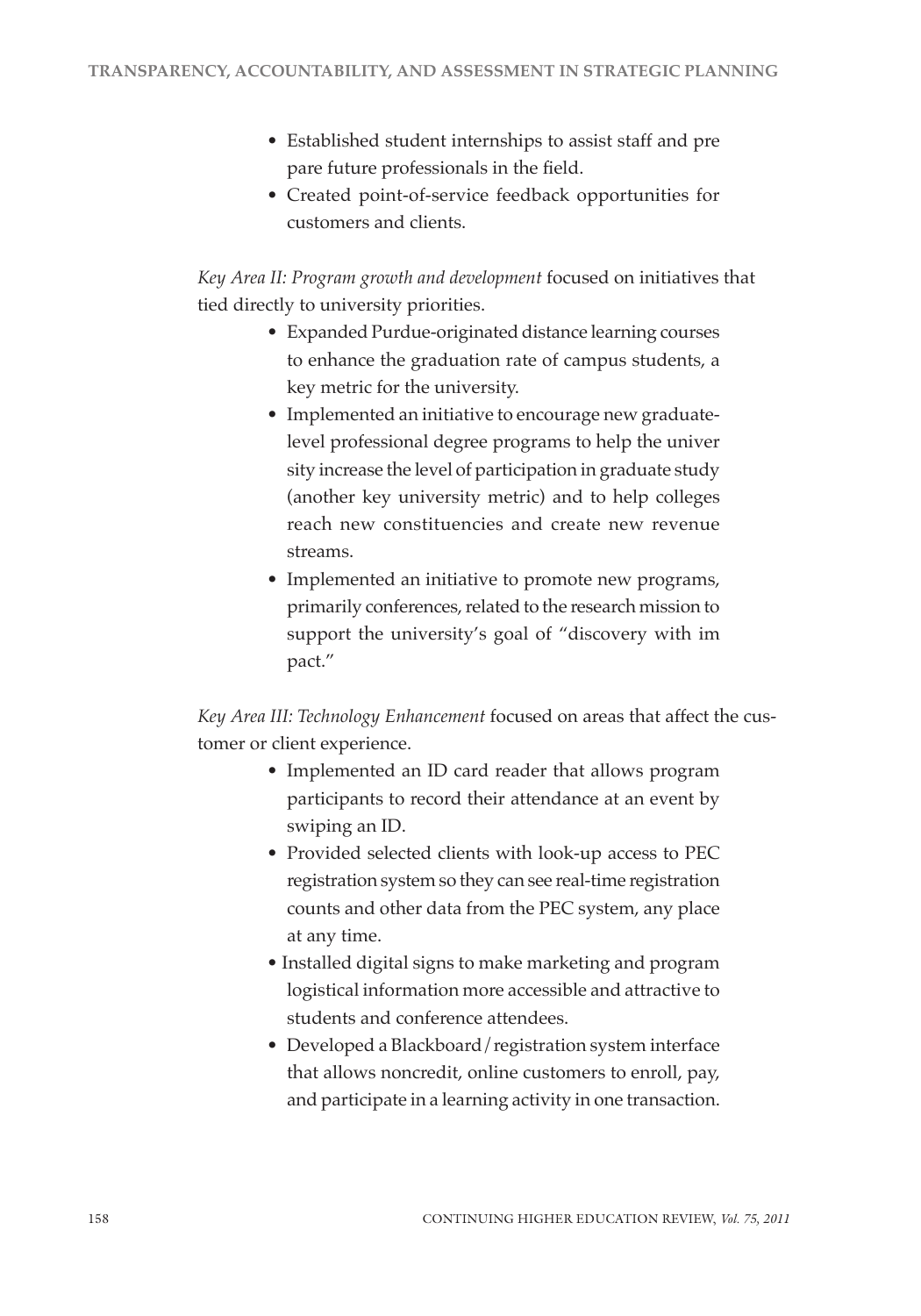*Key Area IV: Creative marketing* became a priority because we had an image issue that we resolved to address with marketing enhancements and rebranding.

- Implemented digital signage to provide up-to-date information to customers in a state-of-the-art medium.
- Experimented with social media (Facebook and Twitter) to communicate more effectively with students.
- Contracted with a third-party service provider to develop, market, and help administer new online degree programs.
- Rebranded the department with a name change—from Continuing Education and Conferences to Purdue Extended Campus to reflect a broader outreach mission.

*Key Area V: Human, physical, and financial resource development* was recognized as preconditions to being able to implement impactful change.

- Updated PEC facilities (distance learning center, testing center, training area, and meeting rooms) into professional and functional workspaces.
- Offered more professional development opportunities (e.g., more webinars for staff development and better customer service).
- Secured significant new funding for distance learning aimed at current students and increasing new student enrollments.
- Replaced most consortium distance learning courses with Purdue-originated courses, saving the university hundreds of thousands of dollars.

## **ASSESSING: MEASURING IMPACT WITH METRICS**

In both PEC plans, metrics played an integral role as a measurement of progress and accomplishment. In both plans about 40 metrics were reported on a regular basis. In the past year, PEC's information technology staff has developed dashboard reports on key metrics so that they are available on demand. In addition to the regular metrics, some metrics were developed on an *ad hoc* basis to address specific needs that arose. While it is generally true that metrics improve in proportion to attention paid to them, larger forces affect them as well. For example, PEC's conference business had been gradually recovering from the meltdown following 9/11, growing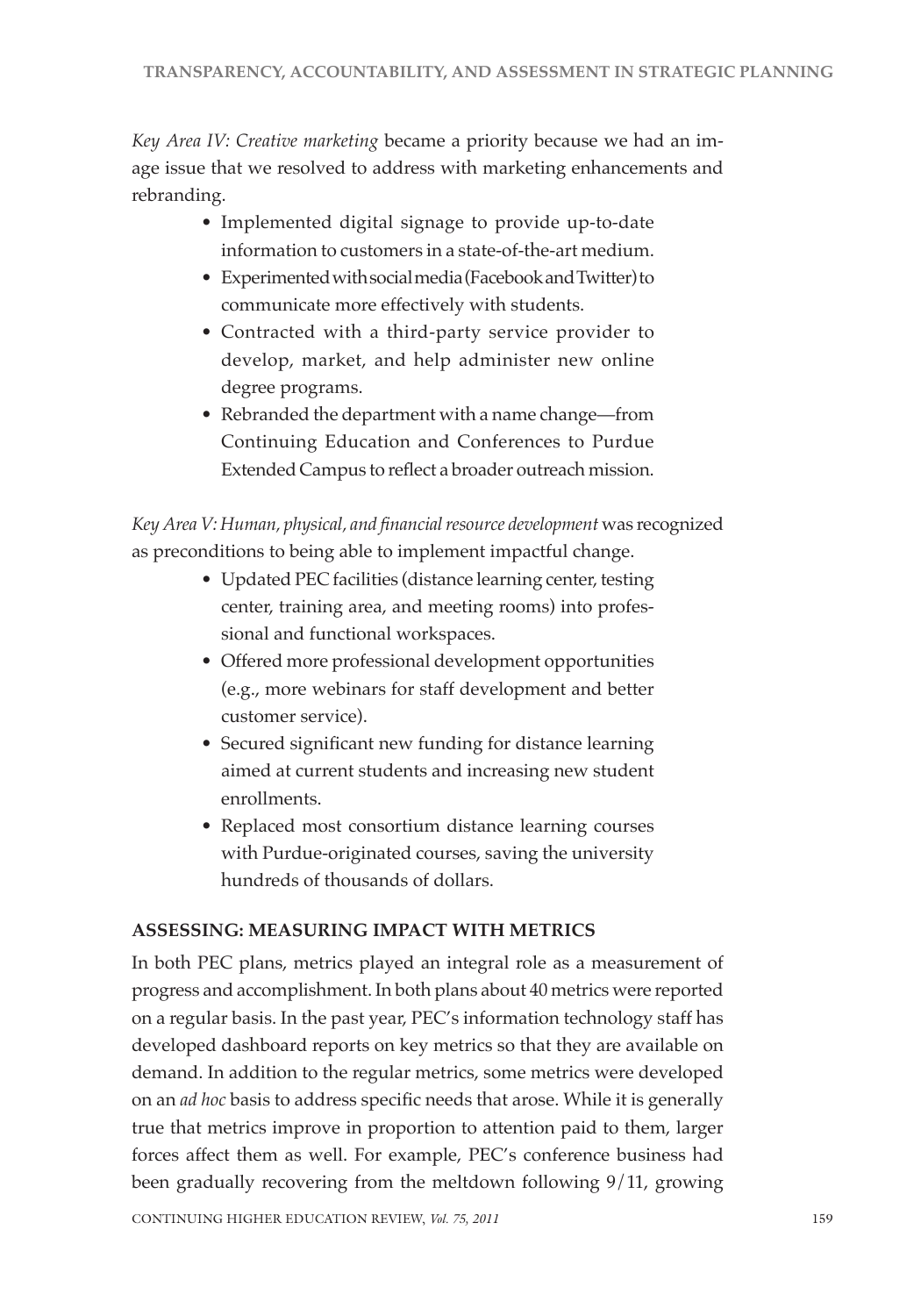from 584 programs in 2003-04 to 713 programs in 2007-08. However, the economic downturn of 2008 reduced programs to the pre-2003-04 level of 562. Likewise, the metric on staff professional-development activities has proven to be more reflective of university initiatives such as the implementation of the Banner system and the amount of funding that could be set aside in an environment of budget cuts rather than of PEC's desire to develop its employees.

## *Regular metrics*

Below is a sampling of the metrics that PEC reports annually to the university along with some results.

- PEC's customer satisfaction rating: incremental improvement from 4.4 to 4.7 on a five-point scale.
- Allocation of university general funds as a reflection of increasing its service to the campus population for such endeavors as distance learning courses: growth from \$1,132,785 in 2003-04 to \$1,742,610 in 2007-08, a 54 percent increase; by 2011-12 it will have increased to \$2,337,169.
- Online registrations: 3,356 in 2004-2005 to 15,243 by 2009-2010.
- Student access to distance learning: 1,925 enrollments in Purdue-originated courses and 2,651 enrollments in courses offered through the Indiana College Network (ICN) in 2003- 2004; 4,006 enrolled in Purdue-originated courses and 5,087 in ICN courses by 2008-09.
- Amounts transferred from PEC to the university's colleges and departments: increase from \$9,151,001 in 2004-05 to \$11,020,972 in 2008-09, a 20.4 percent growth; \$11,817,375 in 2009-10.

## *Evolving metrics*

In their annual strategic planning retreat, PEC administrators reviewed all the strategic initiatives to determine those that had not yet been started, those that had been started but not completed, and those that either had proven unfeasible or were no longer a priority. In other cases metrics were altered to meet changing needs.

• In the wake of the economic downturn, PEC had seen a drop-off in conference business and concluded that one way to increase business was to promote less costly, regionally based, single-day conferences, and such programs became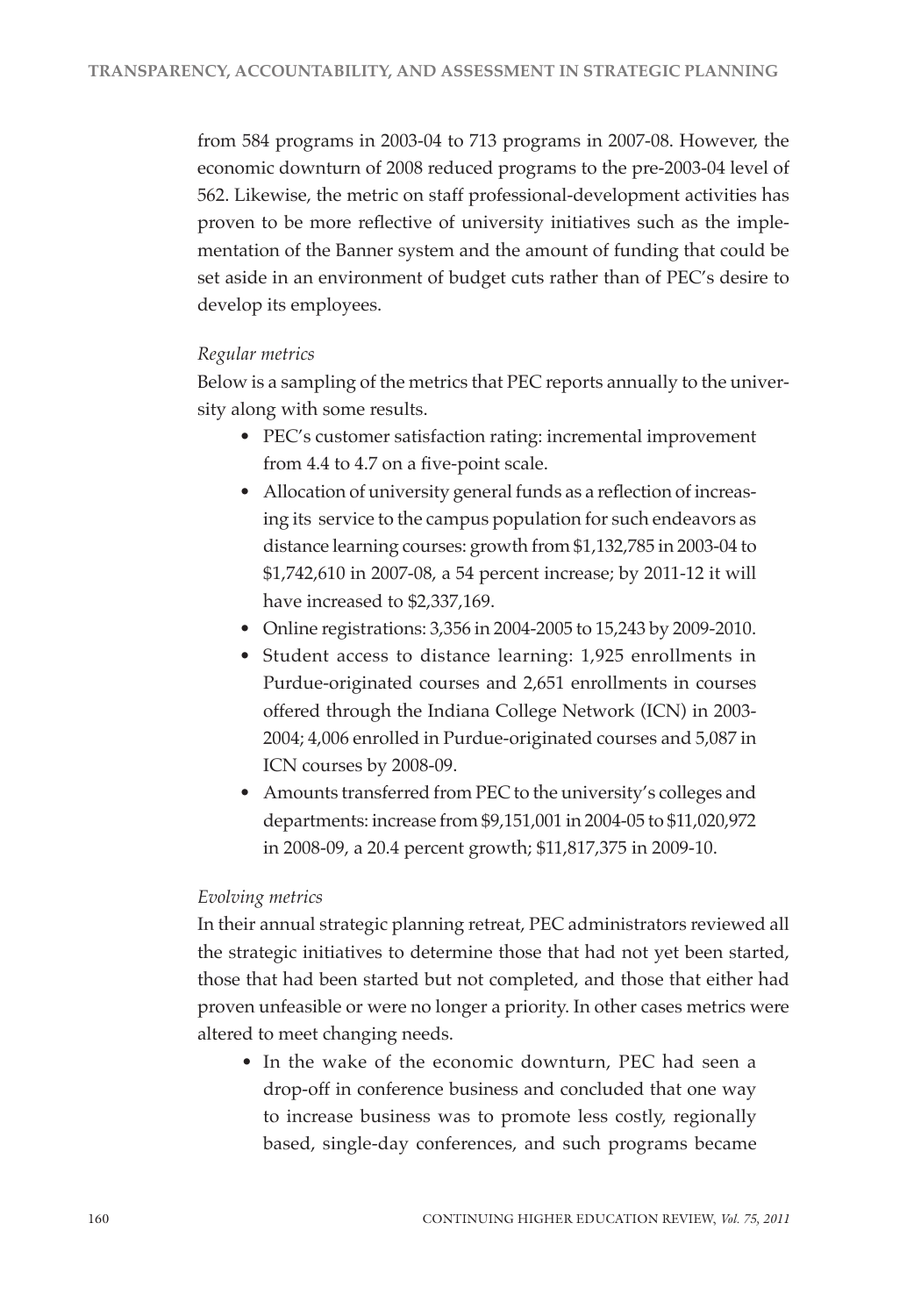an internal metric. To build this business, PEC developed promotions and established a special bundled rate. As the economy revived and conference business returned to normalcy, PEC administration decided that single-day programs were no longer a metric necessary to track (though the package rate continued).

- To measure the department's vitality and its ability to adapt to changing conditions, the number of new programs was established as an appropriate metric. However, defining what constituted a new program proved to be a more difficult task than anyone had imagined. For example, did a program that had been here previously and then returned qualify as new? Did new regional locations of existing programs count? Did spin-off programs from existing programs count? After several attempts at resolving such issues, it was found that reporting was very inconsistent, so it was resolved that the new-program metric would not produce sufficiently reliable data to report on.
- In the first plan, PEC was interested primarily in expanding participation in distance learning. As enrollments grew, the expense of participation in ICN consortium courses became a serious concern (Purdue paid consortium partners for its students' participation), and increasing the proportion of enrollments in Purdueoriginated, generally funded courses became the focus of the distance learning metric of the second plan.

## *Special metrics*

PEC occasionally devised special metrics to address particular needs. Some examples follow.

- To demonstrate the financial impact of increasing Purdue's capacity to offer its own courses rather than paying for its students to participate in consortium courses, PEC estimated savings of \$741,000 in 2010-11 after one year of aggressively increasing capacity in existing courses and focusing new-course development on high-demand consortium courses.
- To help distance learning grow, PEC wanted to counter faculty concerns that students who chose to enroll in distance learning courses were not as academically strong as those in traditional courses and were looking for an easier way through challenging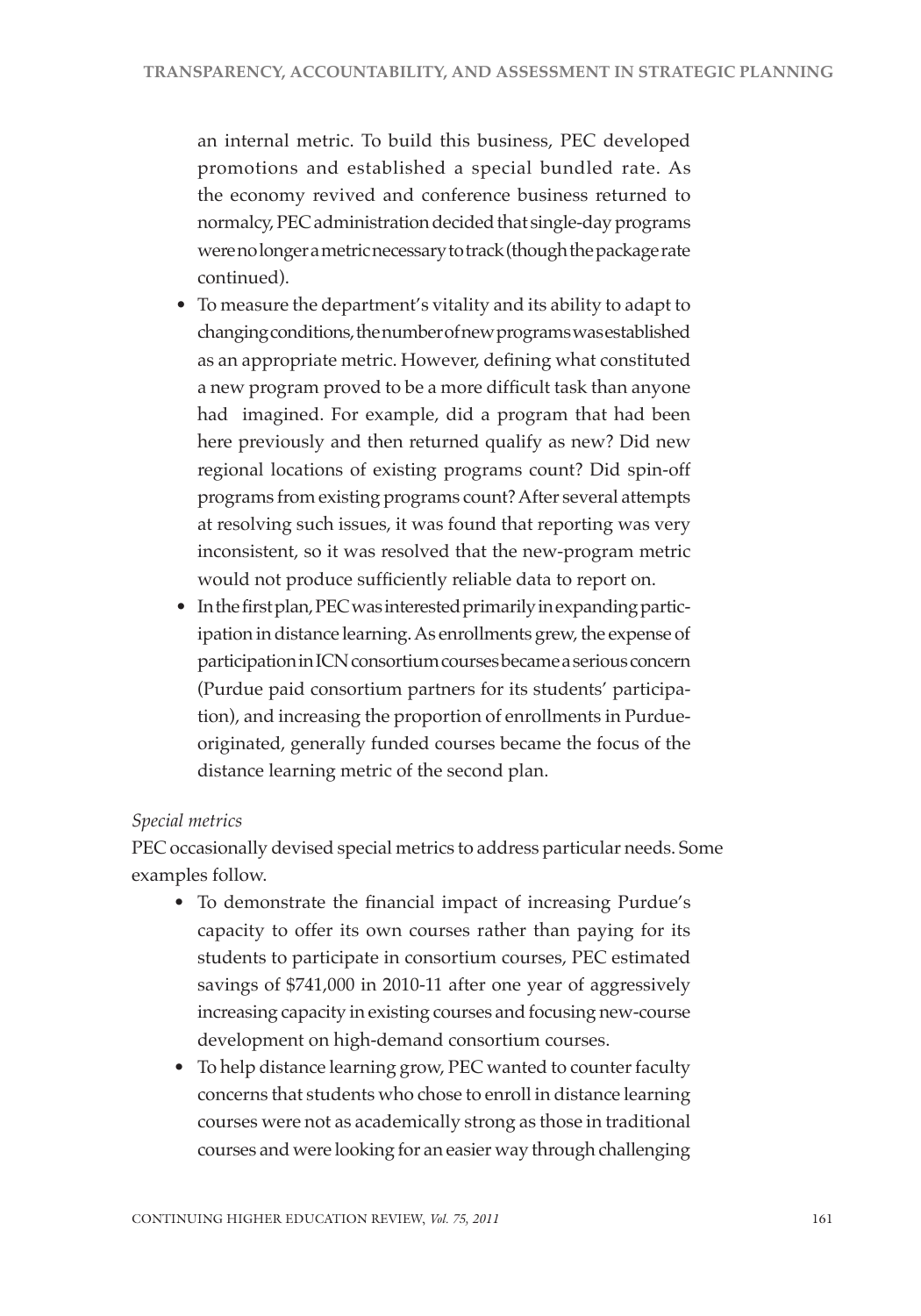courses. PEC conducted a demographic study of cohorts in the same classes on-campus and online. Among many findings, the study showed that students in online courses had a slightly higher grade point average than those in the on-campus cohort.

• To demonstrate the impact of distance learning on graduation rates, PEC showed that students in distance learning courses were four times more likely to graduate in the following semester than their colleagues in identical on-campus courses (40.3 percent vs. 10 percent).

## **LESSONS LEARNED**

The distance between vision statements and strategic plans to the operational is often great, and in some instances the efforts of individuals and committees end up filed away in department archives. Fortunately, this was not the case at Purdue. From the start, strategic plans had to be implemented, units had measurable goals, and individuals were held accountable.

From the 2003-2008 plan PEC learned that:

- Metrics were invaluable in providing a concrete sense of direction, and the items that were measured generally tended to improve.
- Explicitly aligning PEC's departmental strategic plan with the university's plan was critical in demonstrating that PEC was "on the same page" as the university administration and helped PEC's funding requests to succeed.
- Defining specific tasks to accomplish each strategic objective, and assigning responsibility for those tasks to particular administrators made accomplishing overall goals more manageable.
- Meeting annually to reassess the plan, dropping activities that no longer seemed feasible or relevant, and adding new ones that did, keeps the plan vital and relevant to changing circumstances.

In the second plan (2009-2013), PEC has carried forward with the lessons of the first plan and has added new learning to them.

- The development of the second plan demonstrated the value of involving stakeholders to provide a fresh perspective on the organization and increased the level of buy in.
- Likewise, involvement of employees as stakeholders and providers of input also proved valuable with respect to perspective and consensus.